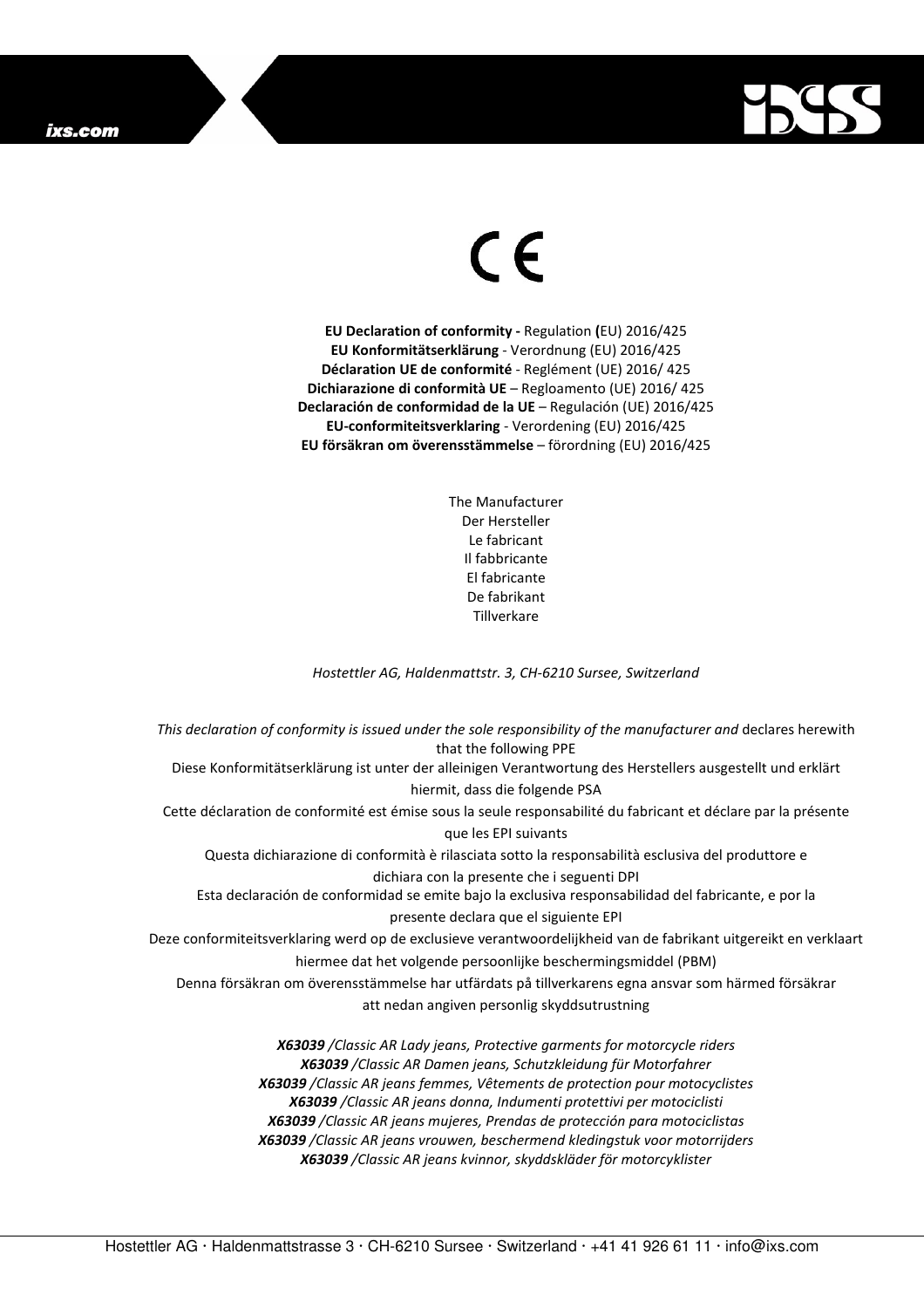



has undergone the EU-type examination conformity assessment procedure (Module B) performed by the Notified Body, IDIADA AUTOMOTIVE TECHNOLOGY, S.A. (OC.0164), P. I. L'ALBORNAR, E-43710 Santa Olivia (Tarragona – Spain), which has issued the EU Type Examination Certificate No. MT19020044.

And is compliant with the following Standard prEN17092-3:2018 (A)

## hat das EU-Baumusterprüfungs-Konformitätsbewertungsverfahren durchlaufen (Modul B) durchgeführt von der benannten Stelle, IDIADA AUTOMOTIVE TECHNOLOGY, S.A. (OC.0164), P. I. L'ALBORNAR, E-43710 Santa Olivia (Tarragona – Spanien), die die EU-Baumusterprüfbescheinigung Nr. MT19020044 ausgestellt hat.

und entspricht der folgenden Norm prEN17092-3: 2018 (A)

a subi la procédure d'évaluation de la conformité pour l'examen de type UE (module B) réalisée par l'organisme notifié, IDIADA AUTOMOTIVE TECHNOLOGY, S.A. (OC.0164), P. I. L'ALBORNAR, E-43710 Santa Olivia (Tarragona – Espagne), qui a délivré le certificat d'examen de type UE n°. MT19020044.

Et est conforme à la norme suivante prEN17092-3: 2018 (A)

è stato sottoposto alla procedura di valutazione della conformità dell'esame UE del tipo (modulo B) eseguita dall'organismo notificato, IDIADA AUTOMOTIVE TECHNOLOGY, S.A. (OC.0164), P. I. L'ALBORNAR, E-43710 Santa Olivia (Tarragona – Spagna), che ha rilasciato il certificato di esame UE del tipo n. MT19020044.

Ed è conforme alla seguente norma prEN17092-3: 2018 (A)

ha sido sometido al procedimiento de evaluación de conformidad del examen de tipo UE (Módulo B) realizado por el organismo notificado, IDIADA AUTOMOTIVE TECHNOLOGY, S.A. (OC.0164), P. I. L'ALBORNAR, E-43710 Santa Olivia (Tarragona – España), que ha emitido el certificado de examen UE de tipo no. MT19020044.

Y cumple con el siguiente estándar prEN17092-3: 2018 (A)

de EG-typekeuring-conformiteitsbeoordelingsprocedure doorlopen (module B) heeft,uitgevoerd door de aangemelde instantie IDIADA AUTOMOTIVE TECHNOLOGY, S.A. (OC.0164), P. I. L'ALBORNAR, E-43710 Santa Olivia (Tarragona – Spanje) die het certificaat van EG-typeonderzoek nr. MT19020044 afgegeven heeft,

en voldoet aan de volgende norm: prEN17092-3: 2018 (A)